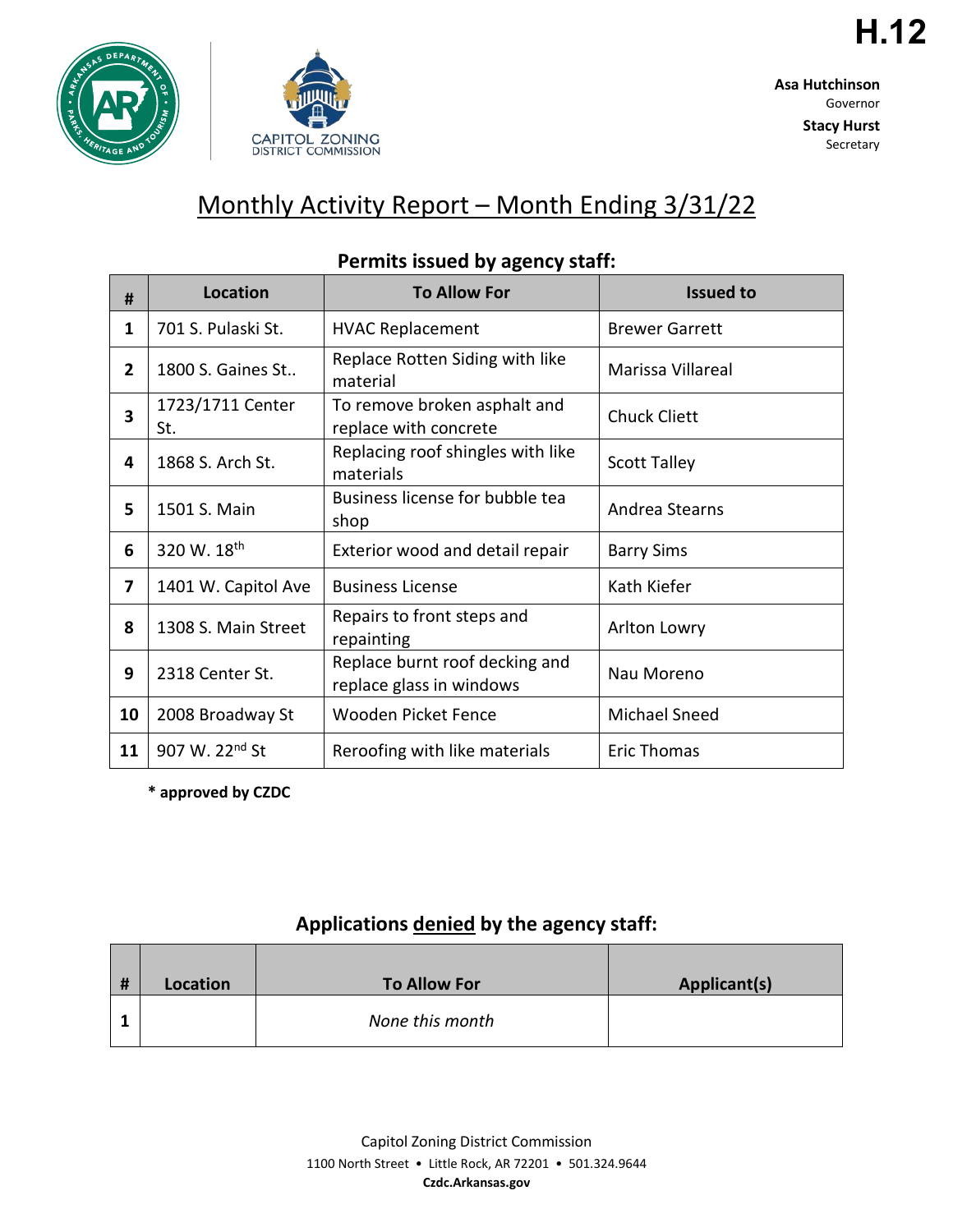## **Public meetings held:**

| # | <b>Body</b>                               | <b>Purpose</b>          | <b>Volunteer Hours</b> |
|---|-------------------------------------------|-------------------------|------------------------|
|   | Design Review Committee                   | Regular monthly meeting | 3.5                    |
|   | <b>Mansion Area Advisory Committee</b>    | Regular monthly meeting | 21                     |
|   | <b>Capitol Zoning District Commission</b> | Regular monthly meeting | 14                     |

#### **Applications approved by the Commission:**

| Location                    | <b>To Allow For</b>     | Applicant(s)           |
|-----------------------------|-------------------------|------------------------|
| 24 <sup>th</sup> & Broadway | Construction of triplex | Nunn Development Group |

## **Applications deferred by the Commission:**

| Location                    | <b>To Allow For</b>              | <b>Applicant(s)</b>         |
|-----------------------------|----------------------------------|-----------------------------|
| 219 W. 22 <sup>nd</sup> St. | Certificate of Economic Hardship | <b>Pledger Living Trust</b> |

## **Applications denied by the Commission:**

| # | Location | <b>To Allow For</b> | Applicant(s) |
|---|----------|---------------------|--------------|
|   |          | None this month     |              |

## **Sanctions ordered by the Commission:**

| # | Location | <b>Violation</b> | Order           | Owner(s) |
|---|----------|------------------|-----------------|----------|
|   |          |                  | None this month |          |

## **Appeals of Commission decisions:**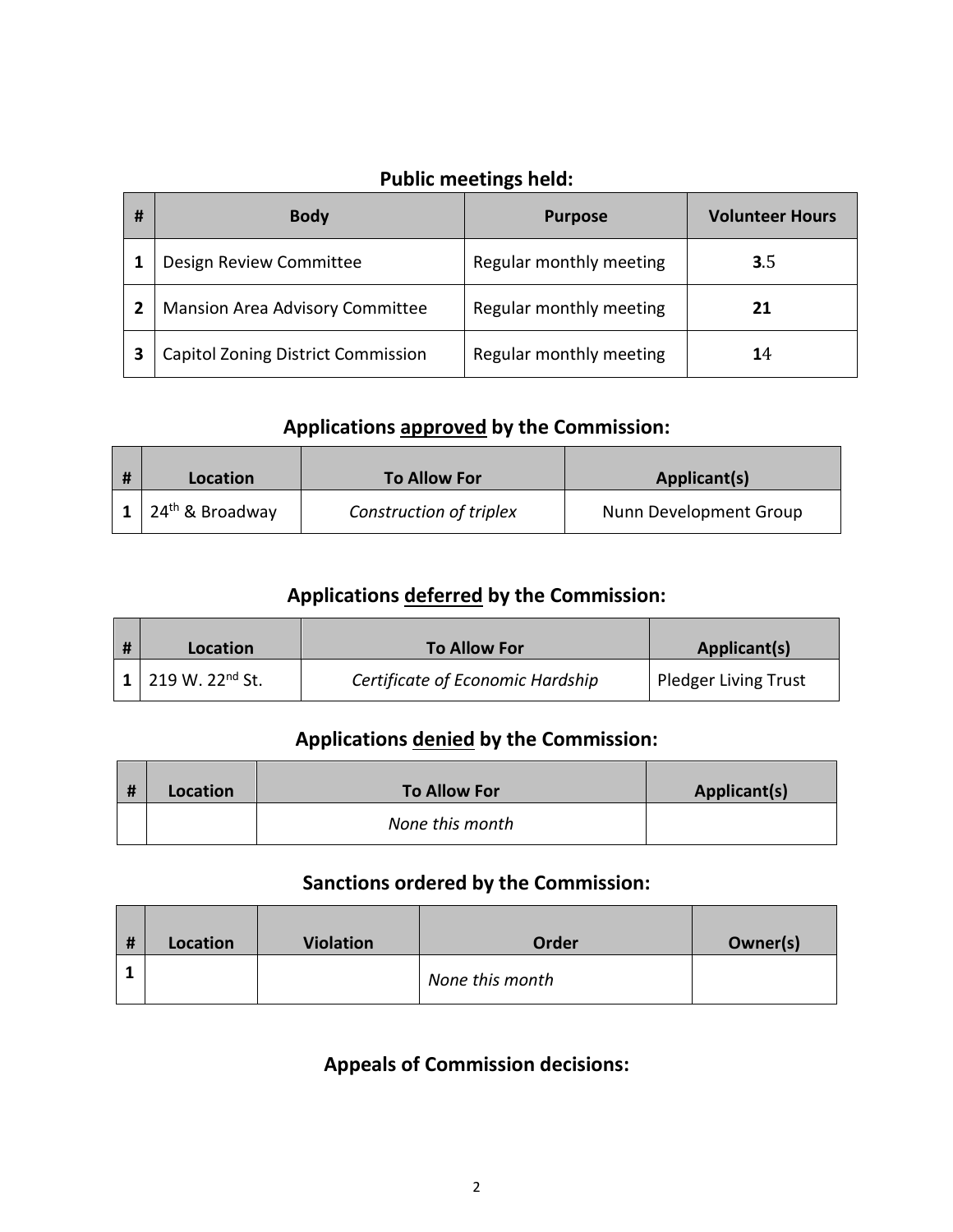| # | Location | <b>Action appealed</b> | Appellant(s)       | <b>Review body</b> | <b>Status</b> |
|---|----------|------------------------|--------------------|--------------------|---------------|
|   |          |                        | None this<br>month |                    |               |

## **Alleged violations reported / monitored:**

| #              | <b>Location</b>           | <b>Alleged Violation</b>                                                  | <b>Status</b>                                                                                                                                          | Owner(s) of record                       | <b>Reported</b> |
|----------------|---------------------------|---------------------------------------------------------------------------|--------------------------------------------------------------------------------------------------------------------------------------------------------|------------------------------------------|-----------------|
| 1              | 2115 S.<br>Chester        | Installing Siding and<br>Windows, etc., not in<br>compliance with permits | Violation exists; owner<br>notified; work<br>continuing; monitoring                                                                                    | Crystal Young-<br>Haskins                | 12/21           |
| $\mathbf{2}$   | 1400 S. Center            | <b>Addition Windows Not Built</b><br>to Plan                              | Waiting on application<br>to legalize                                                                                                                  | <b>Stephanie Harris</b>                  | 11/21           |
| 3              | 523 W. 15th               | Neglected residence                                                       | Monitoring                                                                                                                                             | Gursarn & Patricia<br>Singh              | 09/2021         |
| 4              | 1601 & 1605<br>Center     | Overgrown/Foliage<br>encroachment; Neglected                              | Letter sent to owner                                                                                                                                   | <b>Natural State</b><br>Contractors Inc. | 09/2021         |
| 5              | 412 Daisy<br><b>Bates</b> | Unpermitted window<br>replacements                                        | Violation exists; letter<br>issued; awaiting<br>application/response                                                                                   | <b>Thomas Garday</b>                     | 08/2021         |
| 6              | 525 Daisy<br><b>Bates</b> | Unpermitted window<br>replacements                                        | Violation exists; letter<br>issued; met with<br>owner; application<br>went to Commission-<br>deferred until January<br>meeting                         | Julio Alvarado                           | 08/2021         |
| $\overline{7}$ | 1901 S. Arch              | Neglected residence                                                       | Monitoring;<br>Complainant given 3-1-<br>1 information                                                                                                 | <b>Natural State</b><br>Contractors Inc. | 07/2021         |
| 8              | 510 W. 16th               | Improper siding installed;<br>door walled over                            | Contacted owner;<br>application submitted<br>(pending)                                                                                                 | Charles Mackey                           | 07/2021         |
| 9              | 219 W. 22nd               | Unpermitted window<br>replacements                                        | Stopped work; issued<br>violation letter; owner<br>submitted application,<br>denied, Certificate do<br>Economic Hardship<br><b>Application Pending</b> | Pledger Living Trust                     | 06/2021         |
| 10             | 214 W. 22nd               | Unpermitted siding<br>replacement                                         | Stop work order issued;<br>spoke with owner;<br><b>Show Cause Hearing</b><br>Held October 21st                                                         | Arnold Williams                          | 06/2021         |
| 11             | 1818 S. Gaines            | Possible DBN; Code issues                                                 | <b>Contacted LR Code</b><br>Enforcement;<br>monitoring                                                                                                 | 2 RW's Financial<br>Corp.                | 06/2021         |
| 12             | 1901 S. Arch              | Open windows/neglect                                                      | Contacted LR Code<br>Enforcement                                                                                                                       | Natural State<br>Contractors Inc.        | 12/2020         |
| 13             | 2109 S. Center            | Unpermitted structure under<br>construction                               | City stop-work order<br>issued                                                                                                                         | Joseph<br>Kelley/Kathryn<br>Elliot       | 12/2020         |
| 14             | 2315 Chester              | Application submitted to city<br>without permit (window<br>replacements)  | Contacted owner                                                                                                                                        | Kristine Hall                            | 09/2020         |
| 15             | 2420 S. Izard             | Neglect by owner                                                          | Contacted owner                                                                                                                                        | Nathan Turner                            | 09/2020         |